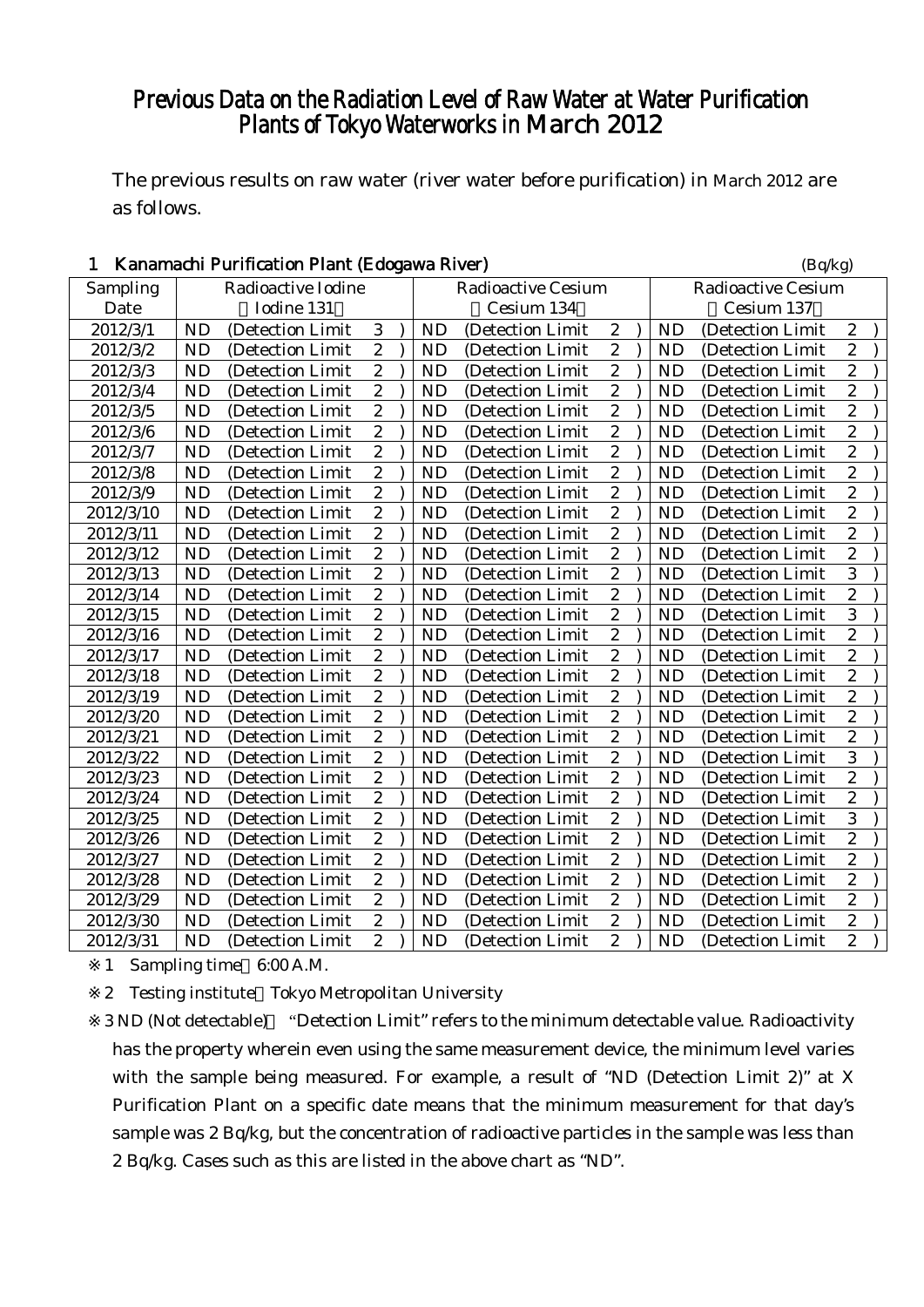|  | 2 Asaka Purification Plant (Arakawa River) | (Bq/kg) |
|--|--------------------------------------------|---------|
|--|--------------------------------------------|---------|

| Sampling  |           | Radioactive Iodine |                  |           | <b>Radioactive Cesium</b> |                         |           | <b>Radioactive Cesium</b> |                         |  |
|-----------|-----------|--------------------|------------------|-----------|---------------------------|-------------------------|-----------|---------------------------|-------------------------|--|
| Date      |           | Iodine 131         |                  |           | Cesium 134                |                         |           | Cesium 137                |                         |  |
| 2012/3/1  | <b>ND</b> | (Detection Limit   | $\boldsymbol{2}$ | <b>ND</b> | (Detection Limit          | $\boldsymbol{2}$        | <b>ND</b> | (Detection Limit          | $\boldsymbol{2}$        |  |
| 2012/3/2  | <b>ND</b> | (Detection Limit   | $\boldsymbol{2}$ | <b>ND</b> | (Detection Limit          | $\boldsymbol{2}$        | <b>ND</b> | (Detection Limit          | $\boldsymbol{2}$        |  |
| 2012/3/3  | <b>ND</b> | (Detection Limit   | $\overline{2}$   | <b>ND</b> | (Detection Limit          | $\overline{c}$          | <b>ND</b> | (Detection Limit)         | $\overline{c}$          |  |
| 2012/3/4  | <b>ND</b> | (Detection Limit)  | $\overline{2}$   | <b>ND</b> | (Detection Limit)         | $\boldsymbol{2}$        | <b>ND</b> | (Detection Limit)         | $\overline{\mathbf{c}}$ |  |
| 2012/3/5  | <b>ND</b> | (Detection Limit)  | $\overline{3}$   | <b>ND</b> | (Detection Limit          | $\overline{2}$          | <b>ND</b> | (Detection Limit          | $\overline{2}$          |  |
| 2012/3/6  | <b>ND</b> | (Detection Limit   | $\overline{2}$   | <b>ND</b> | (Detection Limit)         | $\boldsymbol{2}$        | <b>ND</b> | (Detection Limit          | $\overline{c}$          |  |
| 2012/3/7  | ND        | (Detection Limit   | $\overline{2}$   | ND        | (Detection Limit          | $\overline{2}$          | <b>ND</b> | (Detection Limit          | $\overline{3}$          |  |
| 2012/3/8  | <b>ND</b> | (Detection Limit   | $\overline{2}$   | <b>ND</b> | (Detection Limit)         | $\boldsymbol{2}$        | <b>ND</b> | (Detection Limit          | $\overline{\mathbf{c}}$ |  |
| 2012/3/9  | ND        | (Detection Limit   | $\overline{2}$   | ND        | (Detection Limit          | $\overline{2}$          | <b>ND</b> | (Detection Limit          | $\overline{2}$          |  |
| 2012/3/10 | <b>ND</b> | (Detection Limit   | $\boldsymbol{2}$ | <b>ND</b> | (Detection Limit          | $\overline{c}$          | <b>ND</b> | (Detection Limit          | $\overline{c}$          |  |
| 2012/3/11 | <b>ND</b> | (Detection Limit   | $\boldsymbol{2}$ | <b>ND</b> | (Detection Limit          | $\boldsymbol{2}$        | <b>ND</b> | (Detection Limit          | $\boldsymbol{2}$        |  |
| 2012/3/12 | <b>ND</b> | (Detection Limit)  | $\overline{2}$   | <b>ND</b> | (Detection Limit)         | $\overline{c}$          | <b>ND</b> | (Detection Limit)         | $\overline{c}$          |  |
| 2012/3/13 | <b>ND</b> | (Detection Limit   | $\overline{2}$   | <b>ND</b> | (Detection Limit          | $\overline{c}$          | <b>ND</b> | (Detection Limit          | $\overline{c}$          |  |
| 2012/3/14 | ND        | (Detection Limit   | $\boldsymbol{2}$ | <b>ND</b> | (Detection Limit          | $\boldsymbol{2}$        | <b>ND</b> | (Detection Limit          | 3                       |  |
| 2012/3/15 | ND        | (Detection Limit   | $\overline{2}$   | ND        | (Detection Limit          | $\boldsymbol{2}$        | <b>ND</b> | (Detection Limit          | $\boldsymbol{2}$        |  |
| 2012/3/16 | <b>ND</b> | (Detection Limit   | $\overline{2}$   | <b>ND</b> | (Detection Limit          | $\overline{c}$          | <b>ND</b> | (Detection Limit          | $\overline{c}$          |  |
| 2012/3/17 | <b>ND</b> | (Detection Limit   | $\boldsymbol{2}$ | ND        | (Detection Limit          | $\boldsymbol{2}$        | <b>ND</b> | (Detection Limit)         | $\boldsymbol{2}$        |  |
| 2012/3/18 | <b>ND</b> | (Detection Limit)  | $\mathbf{2}$     | <b>ND</b> | (Detection Limit)         | $\mathbf{2}$            | <b>ND</b> | (Detection Limit)         | $\overline{c}$          |  |
| 2012/3/19 | <b>ND</b> | (Detection Limit)  | $\boldsymbol{2}$ | <b>ND</b> | (Detection Limit)         | $\boldsymbol{2}$        | <b>ND</b> | (Detection Limit)         | $\boldsymbol{2}$        |  |
| 2012/3/20 | <b>ND</b> | (Detection Limit   | $\overline{c}$   | <b>ND</b> | (Detection Limit)         | $\overline{c}$          | <b>ND</b> | (Detection Limit)         | $\overline{c}$          |  |
| 2012/3/21 | <b>ND</b> | (Detection Limit   | $\overline{2}$   | ND        | (Detection Limit          | $\mathbf{2}$            | <b>ND</b> | (Detection Limit          | $\overline{c}$          |  |
| 2012/3/22 | <b>ND</b> | (Detection Limit   | $\boldsymbol{2}$ | ND        | (Detection Limit          | $\boldsymbol{2}$        | <b>ND</b> | (Detection Limit          | $\overline{c}$          |  |
| 2012/3/23 | ND        | (Detection Limit   | $\sqrt{2}$       | ND        | (Detection Limit          | $\boldsymbol{2}$        | <b>ND</b> | (Detection Limit          | $\boldsymbol{2}$        |  |
| 2012/3/24 | <b>ND</b> | (Detection Limit   | $\overline{c}$   | ND        | (Detection Limit          | $\overline{2}$          | <b>ND</b> | (Detection Limit          | $\overline{c}$          |  |
| 2012/3/25 | <b>ND</b> | (Detection Limit   | $\boldsymbol{2}$ | <b>ND</b> | (Detection Limit          | $\boldsymbol{2}$        | <b>ND</b> | (Detection Limit          | $\overline{\mathbf{c}}$ |  |
| 2012/3/26 | <b>ND</b> | (Detection Limit)  | $\boldsymbol{2}$ | <b>ND</b> | (Detection Limit          | $\boldsymbol{2}$        | <b>ND</b> | (Detection Limit          | $\overline{c}$          |  |
| 2012/3/27 | <b>ND</b> | (Detection Limit)  | $\overline{2}$   | ND        | (Detection Limit          | $\boldsymbol{2}$        | <b>ND</b> | (Detection Limit)         | $\boldsymbol{2}$        |  |
| 2012/3/28 | <b>ND</b> | (Detection Limit   | $\overline{c}$   | <b>ND</b> | (Detection Limit)         | $\overline{c}$          | <b>ND</b> | (Detection Limit)         | $\boldsymbol{2}$        |  |
| 2012/3/29 | <b>ND</b> | (Detection Limit   | $\overline{3}$   | <b>ND</b> | (Detection Limit          | $\overline{\mathbf{c}}$ | <b>ND</b> | (Detection Limit          | $\overline{2}$          |  |
| 2012/3/30 | <b>ND</b> | (Detection Limit   | $\overline{2}$   | ND        | (Detection Limit          | $\boldsymbol{2}$        | <b>ND</b> | (Detection Limit          | $\overline{c}$          |  |
| 2012/3/31 | <b>ND</b> | (Detection Limit   | $\overline{c}$   | ND        | (Detection Limit          | $\boldsymbol{2}$        | <b>ND</b> | (Detection Limit          | 3                       |  |

1 Sampling time 6:00 A.M.

2 Testing institute Tokyo Metropolitan University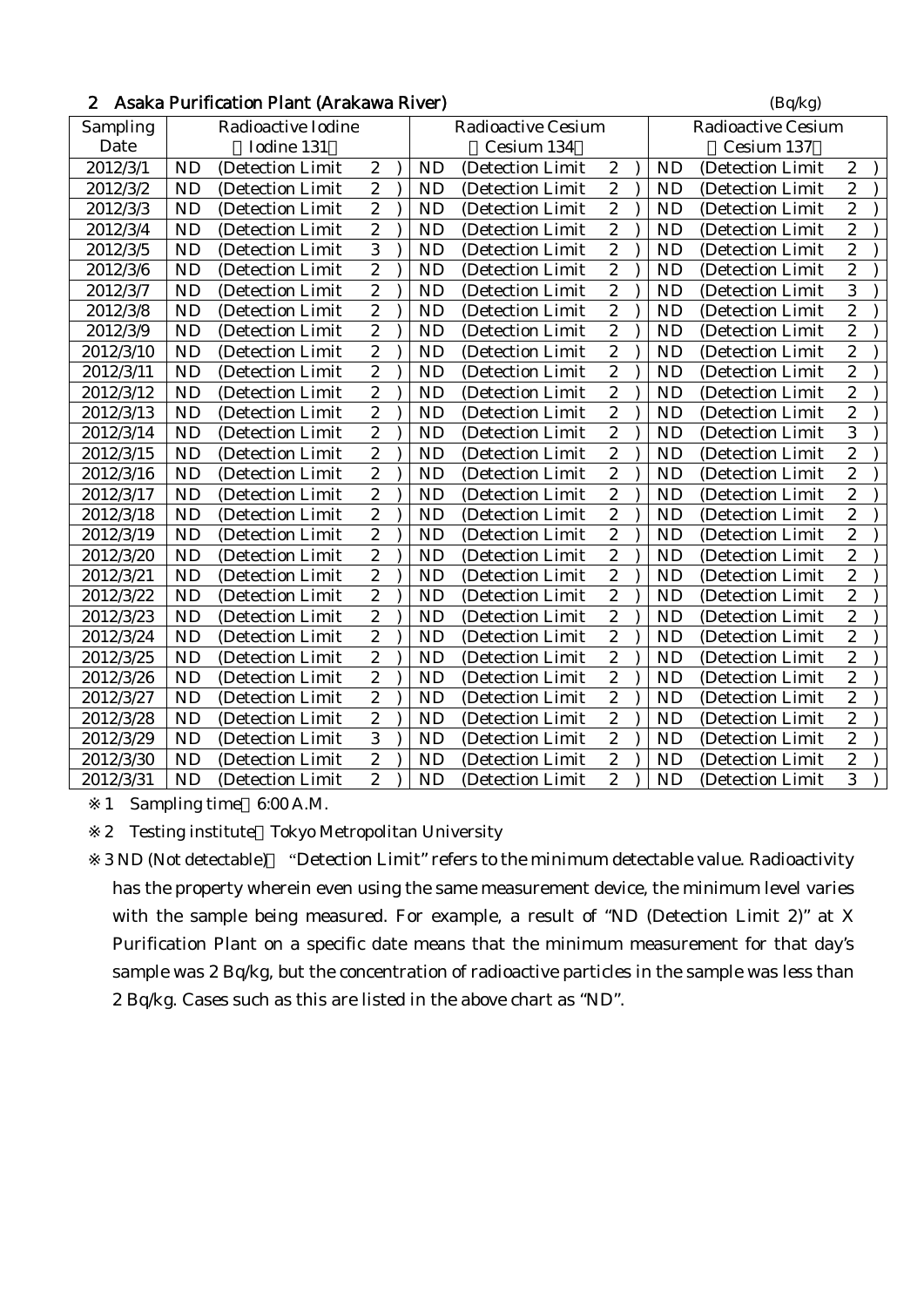| 3.<br>Ozaku Purification Plant (Tamagawa River) |                    |                   |                  |  |           |                           |                  |                           |           | (Bq/kg)          |                  |  |  |
|-------------------------------------------------|--------------------|-------------------|------------------|--|-----------|---------------------------|------------------|---------------------------|-----------|------------------|------------------|--|--|
| Sampling                                        | Radioactive Iodine |                   |                  |  |           | <b>Radioactive Cesium</b> |                  | <b>Radioactive Cesium</b> |           |                  |                  |  |  |
| Date                                            | Iodine 131         |                   |                  |  |           | Cesium 134                |                  | Cesium 137                |           |                  |                  |  |  |
| 2012/3/1                                        | <b>ND</b>          | (Detection Limit  | $\boldsymbol{2}$ |  | <b>ND</b> | (Detection Limit          | $\boldsymbol{2}$ |                           | <b>ND</b> | (Detection Limit | $\boldsymbol{2}$ |  |  |
| 2012/3/2                                        | <b>ND</b>          | (Detection Limit  | $\sqrt{2}$       |  | ND        | (Detection Limit          | $\boldsymbol{2}$ |                           | <b>ND</b> | (Detection Limit | $\boldsymbol{2}$ |  |  |
| 2012/3/3                                        | <b>ND</b>          | (Detection Limit  | $\overline{2}$   |  | <b>ND</b> | (Detection Limit          | $\boldsymbol{2}$ |                           | <b>ND</b> | (Detection Limit | $\overline{c}$   |  |  |
| 2012/3/4                                        | <b>ND</b>          | (Detection Limit  | $\overline{3}$   |  | <b>ND</b> | (Detection Limit          | $\boldsymbol{2}$ |                           | <b>ND</b> | (Detection Limit | $\overline{c}$   |  |  |
| 2012/3/5                                        | <b>ND</b>          | (Detection Limit  | $\overline{2}$   |  | <b>ND</b> | (Detection Limit          | $\overline{c}$   |                           | <b>ND</b> | (Detection Limit | $\overline{2}$   |  |  |
| 2012/3/6                                        | <b>ND</b>          | (Detection Limit) | $\overline{c}$   |  | <b>ND</b> | (Detection Limit)         | $\boldsymbol{2}$ |                           | <b>ND</b> | (Detection Limit | $\overline{c}$   |  |  |
| 2012/3/7                                        | <b>ND</b>          | (Detection Limit  | $\overline{c}$   |  | <b>ND</b> | (Detection Limit          | $\boldsymbol{2}$ |                           | <b>ND</b> | (Detection Limit | $\overline{c}$   |  |  |
| 2012/3/8                                        | <b>ND</b>          | (Detection Limit  | $\overline{2}$   |  | <b>ND</b> | (Detection Limit          | $\overline{c}$   |                           | <b>ND</b> | (Detection Limit | 3                |  |  |
| 2012/3/9                                        | <b>ND</b>          | (Detection Limit  | $\overline{2}$   |  | <b>ND</b> | (Detection Limit          | $\overline{2}$   |                           | <b>ND</b> | (Detection Limit | $\overline{3}$   |  |  |
| 2012/3/10                                       | <b>ND</b>          | (Detection Limit  | $\overline{2}$   |  | <b>ND</b> | (Detection Limit          | $\overline{c}$   |                           | <b>ND</b> | (Detection Limit | $\overline{2}$   |  |  |
| 2012/3/11                                       | <b>ND</b>          | (Detection Limit  | $\overline{c}$   |  | <b>ND</b> | (Detection Limit          | $\boldsymbol{2}$ |                           | <b>ND</b> | (Detection Limit | $\overline{c}$   |  |  |
| 2012/3/12                                       | <b>ND</b>          | (Detection Limit  | $\overline{2}$   |  | ND        | (Detection Limit          | $\boldsymbol{2}$ |                           | <b>ND</b> | (Detection Limit | $\overline{c}$   |  |  |
| 2012/3/13                                       | <b>ND</b>          | (Detection Limit  | $\overline{2}$   |  | <b>ND</b> | (Detection Limit          | $\overline{c}$   |                           | <b>ND</b> | (Detection Limit | $\overline{c}$   |  |  |
| 2012/3/14                                       | <b>ND</b>          | (Detection Limit  | $\boldsymbol{2}$ |  | <b>ND</b> | (Detection Limit          | $\boldsymbol{2}$ |                           | <b>ND</b> | (Detection Limit | $\overline{c}$   |  |  |
| 2012/3/15                                       | <b>ND</b>          | (Detection Limit  | $\overline{c}$   |  | <b>ND</b> | (Detection Limit          | $\overline{c}$   |                           | <b>ND</b> | (Detection Limit | $\overline{2}$   |  |  |
| 2012/3/16                                       | <b>ND</b>          | (Detection Limit  | $\overline{c}$   |  | <b>ND</b> | (Detection Limit          | $\boldsymbol{2}$ |                           | <b>ND</b> | (Detection Limit | $\boldsymbol{2}$ |  |  |
| 2012/3/17                                       | <b>ND</b>          | (Detection Limit  | $\overline{2}$   |  | <b>ND</b> | (Detection Limit          | $\overline{2}$   |                           | <b>ND</b> | (Detection Limit | $\overline{c}$   |  |  |
| 2012/3/18                                       | <b>ND</b>          | (Detection Limit  | $\overline{2}$   |  | <b>ND</b> | (Detection Limit          | $\overline{c}$   |                           | <b>ND</b> | (Detection Limit | $\overline{2}$   |  |  |
| 2012/3/19                                       | <b>ND</b>          | (Detection Limit  | $\overline{2}$   |  | <b>ND</b> | (Detection Limit          | $\boldsymbol{2}$ |                           | <b>ND</b> | (Detection Limit | $\overline{c}$   |  |  |
| 2012/3/20                                       | <b>ND</b>          | (Detection Limit  | $\overline{c}$   |  | <b>ND</b> | (Detection Limit          | $\boldsymbol{2}$ |                           | <b>ND</b> | (Detection Limit | 3                |  |  |
| 2012/3/21                                       | <b>ND</b>          | (Detection Limit  | $\overline{c}$   |  | <b>ND</b> | (Detection Limit          | $\boldsymbol{2}$ |                           | <b>ND</b> | (Detection Limit | 3                |  |  |
| 2012/3/22                                       | <b>ND</b>          | (Detection Limit  | $\overline{c}$   |  | <b>ND</b> | (Detection Limit          | $\boldsymbol{2}$ |                           | <b>ND</b> | (Detection Limit | $\overline{c}$   |  |  |
| 2012/3/23                                       | <b>ND</b>          | (Detection Limit  | $\overline{2}$   |  | <b>ND</b> | (Detection Limit          | $\overline{c}$   |                           | <b>ND</b> | (Detection Limit | $\overline{c}$   |  |  |
| 2012/3/24                                       | <b>ND</b>          | (Detection Limit  | $\overline{2}$   |  | <b>ND</b> | (Detection Limit          | $\overline{c}$   |                           | <b>ND</b> | (Detection Limit | $\overline{3}$   |  |  |
| 2012/3/25                                       | <b>ND</b>          | (Detection Limit  | $\sqrt{2}$       |  | <b>ND</b> | (Detection Limit          | $\boldsymbol{2}$ |                           | <b>ND</b> | (Detection Limit | $\overline{c}$   |  |  |
| 2012/3/26                                       | <b>ND</b>          | (Detection Limit  | $\boldsymbol{2}$ |  | <b>ND</b> | (Detection Limit          | $\boldsymbol{2}$ |                           | <b>ND</b> | (Detection Limit | 3                |  |  |
| 2012/3/27                                       | <b>ND</b>          | (Detection Limit  | $\overline{2}$   |  | <b>ND</b> | (Detection Limit          | $\overline{c}$   |                           | <b>ND</b> | (Detection Limit | 3                |  |  |
| 2012/3/28                                       | <b>ND</b>          | (Detection Limit  | $\overline{3}$   |  | <b>ND</b> | (Detection Limit          | $\boldsymbol{2}$ |                           | $\rm ND$  | (Detection Limit | $\overline{c}$   |  |  |
| 2012/3/29                                       | <b>ND</b>          | (Detection Limit  | $\overline{2}$   |  | <b>ND</b> | (Detection Limit          | $\overline{c}$   |                           | <b>ND</b> | (Detection Limit | $\overline{2}$   |  |  |
| 2012/3/30                                       | <b>ND</b>          | (Detection Limit  | $\boldsymbol{2}$ |  | <b>ND</b> | (Detection Limit          | $\boldsymbol{2}$ |                           | <b>ND</b> | (Detection Limit | $\overline{c}$   |  |  |
| 2012/3/31                                       | <b>ND</b>          | (Detection Limit) | $\overline{c}$   |  | <b>ND</b> | (Detection Limit          | $\boldsymbol{2}$ |                           | <b>ND</b> | (Detection Limit | 3                |  |  |

### $\mathbf{D}_{\text{out}}$ Gaction  $\mathbf{D}_{\text{out}}$  (Tamagawa  $\mathbf{D}_{\text{in}}$ g) (Bq/kg) (Bq/kg)

1 Sampling time 6:00 A.M.

2 Testing institute Tokyo Metropolitan University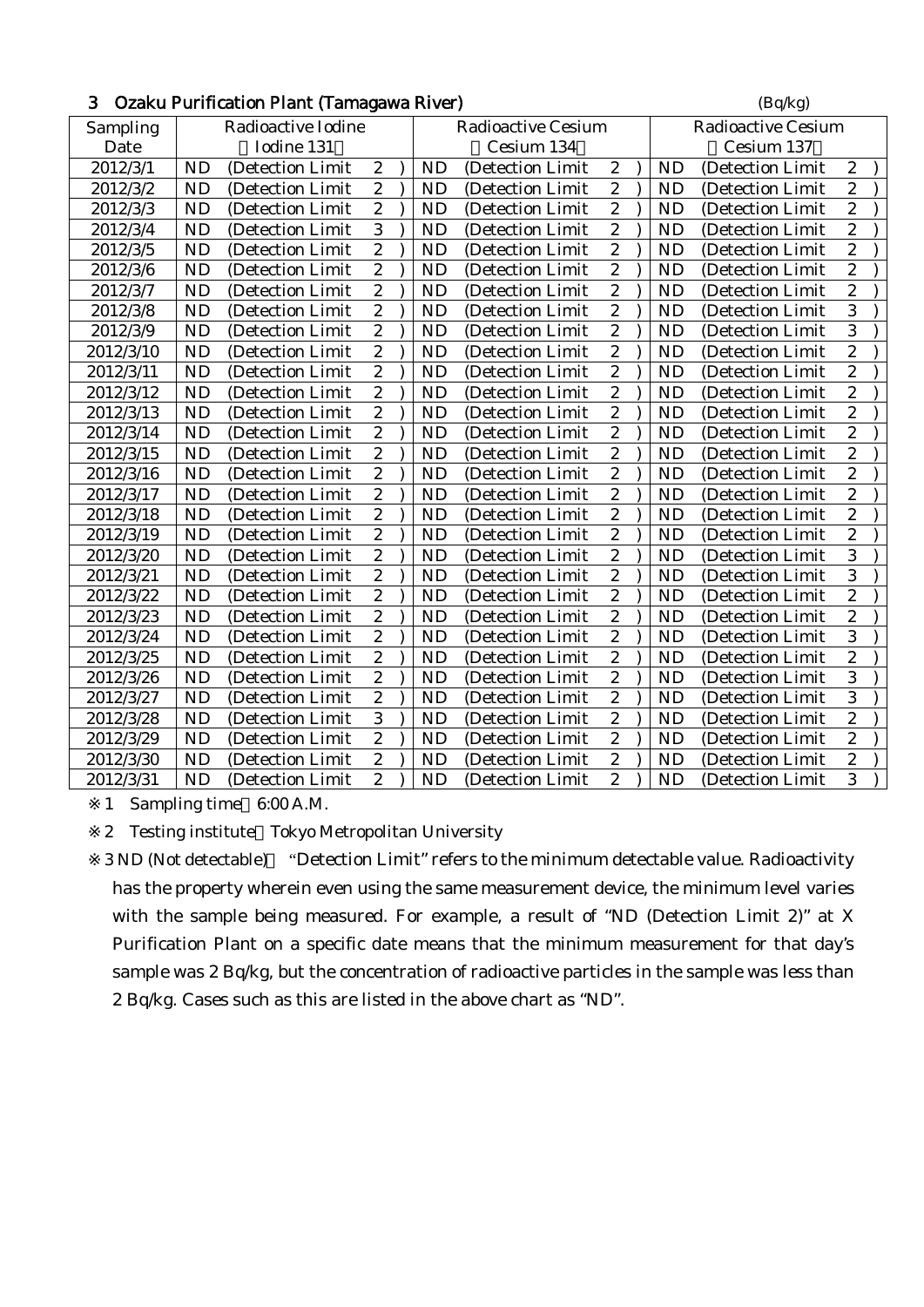| Sampling<br>Radioactive Iodine<br><b>Radioactive Cesium</b><br><b>Radioactive Cesium</b><br>Date<br>Iodine 131<br>Cesium 134<br>Cesium 137<br>$\sqrt{2}$<br>$\boldsymbol{2}$<br><b>ND</b><br><b>ND</b><br><b>ND</b><br>$\boldsymbol{2}$<br>2012/3/1<br>(Detection Limit<br>(Detection Limit<br>(Detection Limit<br>$\boldsymbol{2}$<br>$\boldsymbol{2}$<br>$\boldsymbol{2}$<br>2012/3/2<br><b>ND</b><br>(Detection Limit<br><b>ND</b><br>(Detection Limit<br><b>ND</b><br>(Detection Limit<br>$\boldsymbol{2}$<br>$\boldsymbol{2}$<br>$\overline{c}$<br>ND<br>2012/3/3<br><b>ND</b><br>(Detection Limit<br><b>ND</b><br>(Detection Limit<br>(Detection Limit<br>$\overline{c}$<br>$\overline{c}$<br>$\overline{c}$<br><b>ND</b><br><b>ND</b><br>2012/3/4<br><b>ND</b><br>(Detection Limit<br>(Detection Limit<br>(Detection Limit<br>$\overline{2}$<br>$\overline{c}$<br>$\boldsymbol{2}$<br><b>ND</b><br>2012/3/5<br><b>ND</b><br><b>ND</b><br>(Detection Limit<br>(Detection Limit<br>(Detection Limit<br>$\overline{2}$<br>$\overline{2}$<br>$\overline{2}$<br><b>ND</b><br><b>ND</b><br>2012/3/6<br><b>ND</b><br>(Detection Limit<br>(Detection Limit<br>(Detection Limit<br>$\overline{c}$<br>$\boldsymbol{2}$<br>$\boldsymbol{2}$<br><b>ND</b><br><b>ND</b><br><b>ND</b><br>2012/3/7<br>(Detection Limit<br>(Detection Limit<br>(Detection Limit<br>$\boldsymbol{2}$<br>ND<br>$\sqrt{2}$<br>$\boldsymbol{2}$<br><b>ND</b><br><b>ND</b><br>2012/3/8<br>(Detection Limit<br>(Detection Limit<br>(Detection Limit<br>$\overline{2}$<br>$\overline{2}$<br>$\overline{c}$<br><b>ND</b><br><b>ND</b><br><b>ND</b><br>2012/3/9<br>(Detection Limit<br>(Detection Limit<br>(Detection Limit<br>$\overline{2}$<br>$\overline{c}$<br>$\boldsymbol{2}$<br><b>ND</b><br><b>ND</b><br>2012/3/10<br><b>ND</b><br>(Detection Limit<br>(Detection Limit<br>(Detection Limit<br>$\overline{2}$<br>$\overline{2}$<br>$\overline{c}$<br><b>ND</b><br><b>ND</b><br>2012/3/11<br><b>ND</b><br>(Detection Limit<br>(Detection Limit<br>(Detection Limit<br>$\overline{c}$<br>$\boldsymbol{2}$<br>$\boldsymbol{2}$<br><b>ND</b><br>2012/3/12<br><b>ND</b><br><b>ND</b><br>(Detection Limit<br>(Detection Limit<br>(Detection Limit<br>$\boldsymbol{2}$<br>$\overline{c}$<br><b>ND</b><br>$\boldsymbol{2}$<br><b>ND</b><br><b>ND</b><br>2012/3/13<br>(Detection Limit<br>(Detection Limit<br>(Detection Limit<br>$\overline{c}$<br>$\boldsymbol{2}$<br>$\overline{c}$<br><b>ND</b><br><b>ND</b><br>2012/3/14<br><b>ND</b><br>(Detection Limit<br>(Detection Limit<br>(Detection Limit<br>$\overline{2}$<br>$\overline{2}$<br>$\boldsymbol{2}$<br>ND<br><b>ND</b><br><b>ND</b><br>2012/3/15<br>(Detection Limit<br>(Detection Limit<br>(Detection Limit<br>$\overline{c}$<br>$\overline{c}$<br>$\overline{c}$<br><b>ND</b><br><b>ND</b><br><b>ND</b><br>2012/3/16<br>(Detection Limit<br>(Detection Limit)<br>(Detection Limit)<br>$\overline{c}$<br>$\boldsymbol{2}$<br>$\boldsymbol{2}$<br><b>ND</b><br><b>ND</b><br><b>ND</b><br>2012/3/17<br>(Detection Limit<br>(Detection Limit<br>(Detection Limit<br>$\overline{c}$<br>$\overline{c}$<br>$\overline{c}$<br><b>ND</b><br>2012/3/18<br><b>ND</b><br><b>ND</b><br>(Detection Limit<br>(Detection Limit<br>(Detection Limit<br>$\overline{2}$<br>$\overline{c}$<br>$\overline{c}$<br>2012/3/19<br><b>ND</b><br><b>ND</b><br><b>ND</b><br>(Detection Limit<br>(Detection Limit<br>(Detection Limit<br>$\overline{2}$<br>$\overline{c}$<br>$\boldsymbol{2}$<br>ND<br><b>ND</b><br>2012/3/20<br><b>ND</b><br>(Detection Limit<br>(Detection Limit<br>(Detection Limit<br>$\overline{c}$<br>$\boldsymbol{2}$<br>$\overline{c}$<br>ND<br><b>ND</b><br><b>ND</b><br>2012/3/21<br>(Detection Limit<br>(Detection Limit<br>(Detection Limit<br>$\boldsymbol{2}$<br>$\boldsymbol{2}$<br>$\boldsymbol{2}$<br>ND<br>2012/3/22<br><b>ND</b><br><b>ND</b><br>(Detection Limit<br>(Detection Limit<br>(Detection Limit<br>$\overline{c}$<br>$\overline{c}$<br>$\overline{c}$<br><b>ND</b><br>2012/3/23<br><b>ND</b><br><b>ND</b><br>(Detection Limit<br>(Detection Limit<br>(Detection Limit<br>$\overline{2}$<br>$\overline{2}$<br>$\overline{c}$<br>2012/3/24<br><b>ND</b><br><b>ND</b><br><b>ND</b><br>(Detection Limit<br>(Detection Limit<br>(Detection Limit<br>$\overline{c}$<br>$\overline{c}$<br>$\boldsymbol{2}$<br><b>ND</b><br><b>ND</b><br><b>ND</b><br>2012/3/25<br>(Detection Limit<br>(Detection Limit<br>(Detection Limit)<br>$\boldsymbol{2}$<br>$\boldsymbol{2}$<br>3<br><b>ND</b><br><b>ND</b><br>2012/3/26<br><b>ND</b><br>(Detection Limit<br>(Detection Limit<br>(Detection Limit<br>$\boldsymbol{2}$<br>$\overline{c}$<br>$\boldsymbol{2}$<br><b>ND</b><br><b>ND</b><br>2012/3/27<br><b>ND</b><br>(Detection Limit<br>(Detection Limit<br>(Detection Limit<br>$\overline{c}$<br>$\boldsymbol{2}$<br>$\overline{c}$<br><b>ND</b><br><b>ND</b><br>2012/3/28<br><b>ND</b><br>(Detection Limit<br>(Detection Limit<br>(Detection Limit<br>$\overline{2}$<br>$\overline{c}$<br>$\boldsymbol{2}$<br>2012/3/29<br><b>ND</b><br><b>ND</b><br><b>ND</b><br>(Detection Limit<br>(Detection Limit<br>(Detection Limit<br>$\overline{3}$<br>$\overline{2}$<br>$\boldsymbol{2}$<br><b>ND</b><br>2012/3/30<br><b>ND</b><br><b>ND</b><br>(Detection Limit<br>(Detection Limit<br>(Detection Limit<br>$\overline{c}$<br>$\boldsymbol{2}$<br>$\boldsymbol{2}$<br>ND<br><b>ND</b><br><b>ND</b><br>2012/3/31<br>(Detection Limit<br>(Detection Limit<br>(Detection Limit | riigashi-murayama Purincation Piant-T (Arakawa River, Tamagawa River)<br>(Bq/Kg) |  |  |  |  |  |  |  |  |  |  |  |  |
|--------------------------------------------------------------------------------------------------------------------------------------------------------------------------------------------------------------------------------------------------------------------------------------------------------------------------------------------------------------------------------------------------------------------------------------------------------------------------------------------------------------------------------------------------------------------------------------------------------------------------------------------------------------------------------------------------------------------------------------------------------------------------------------------------------------------------------------------------------------------------------------------------------------------------------------------------------------------------------------------------------------------------------------------------------------------------------------------------------------------------------------------------------------------------------------------------------------------------------------------------------------------------------------------------------------------------------------------------------------------------------------------------------------------------------------------------------------------------------------------------------------------------------------------------------------------------------------------------------------------------------------------------------------------------------------------------------------------------------------------------------------------------------------------------------------------------------------------------------------------------------------------------------------------------------------------------------------------------------------------------------------------------------------------------------------------------------------------------------------------------------------------------------------------------------------------------------------------------------------------------------------------------------------------------------------------------------------------------------------------------------------------------------------------------------------------------------------------------------------------------------------------------------------------------------------------------------------------------------------------------------------------------------------------------------------------------------------------------------------------------------------------------------------------------------------------------------------------------------------------------------------------------------------------------------------------------------------------------------------------------------------------------------------------------------------------------------------------------------------------------------------------------------------------------------------------------------------------------------------------------------------------------------------------------------------------------------------------------------------------------------------------------------------------------------------------------------------------------------------------------------------------------------------------------------------------------------------------------------------------------------------------------------------------------------------------------------------------------------------------------------------------------------------------------------------------------------------------------------------------------------------------------------------------------------------------------------------------------------------------------------------------------------------------------------------------------------------------------------------------------------------------------------------------------------------------------------------------------------------------------------------------------------------------------------------------------------------------------------------------------------------------------------------------------------------------------------------------------------------------------------------------------------------------------------------------------------------------------------------------------------------------------------------------------------------------------------------------------------------------------------------------------------------------------------------------------------------------------------------------------------------------------------------------------------------------------------------------------------------------------------------------------------------------------------------------------------------------------------------------------------------------------------------------------------------------------------------------------------------------------------------------------------------------------------------------------------------------------------------------------------------------------------------------------------------------------------------------------------------------------|----------------------------------------------------------------------------------|--|--|--|--|--|--|--|--|--|--|--|--|
|                                                                                                                                                                                                                                                                                                                                                                                                                                                                                                                                                                                                                                                                                                                                                                                                                                                                                                                                                                                                                                                                                                                                                                                                                                                                                                                                                                                                                                                                                                                                                                                                                                                                                                                                                                                                                                                                                                                                                                                                                                                                                                                                                                                                                                                                                                                                                                                                                                                                                                                                                                                                                                                                                                                                                                                                                                                                                                                                                                                                                                                                                                                                                                                                                                                                                                                                                                                                                                                                                                                                                                                                                                                                                                                                                                                                                                                                                                                                                                                                                                                                                                                                                                                                                                                                                                                                                                                                                                                                                                                                                                                                                                                                                                                                                                                                                                                                                                                                                                                                                                                                                                                                                                                                                                                                                                                                                                                                                                                                                                  |                                                                                  |  |  |  |  |  |  |  |  |  |  |  |  |
|                                                                                                                                                                                                                                                                                                                                                                                                                                                                                                                                                                                                                                                                                                                                                                                                                                                                                                                                                                                                                                                                                                                                                                                                                                                                                                                                                                                                                                                                                                                                                                                                                                                                                                                                                                                                                                                                                                                                                                                                                                                                                                                                                                                                                                                                                                                                                                                                                                                                                                                                                                                                                                                                                                                                                                                                                                                                                                                                                                                                                                                                                                                                                                                                                                                                                                                                                                                                                                                                                                                                                                                                                                                                                                                                                                                                                                                                                                                                                                                                                                                                                                                                                                                                                                                                                                                                                                                                                                                                                                                                                                                                                                                                                                                                                                                                                                                                                                                                                                                                                                                                                                                                                                                                                                                                                                                                                                                                                                                                                                  |                                                                                  |  |  |  |  |  |  |  |  |  |  |  |  |
|                                                                                                                                                                                                                                                                                                                                                                                                                                                                                                                                                                                                                                                                                                                                                                                                                                                                                                                                                                                                                                                                                                                                                                                                                                                                                                                                                                                                                                                                                                                                                                                                                                                                                                                                                                                                                                                                                                                                                                                                                                                                                                                                                                                                                                                                                                                                                                                                                                                                                                                                                                                                                                                                                                                                                                                                                                                                                                                                                                                                                                                                                                                                                                                                                                                                                                                                                                                                                                                                                                                                                                                                                                                                                                                                                                                                                                                                                                                                                                                                                                                                                                                                                                                                                                                                                                                                                                                                                                                                                                                                                                                                                                                                                                                                                                                                                                                                                                                                                                                                                                                                                                                                                                                                                                                                                                                                                                                                                                                                                                  |                                                                                  |  |  |  |  |  |  |  |  |  |  |  |  |
|                                                                                                                                                                                                                                                                                                                                                                                                                                                                                                                                                                                                                                                                                                                                                                                                                                                                                                                                                                                                                                                                                                                                                                                                                                                                                                                                                                                                                                                                                                                                                                                                                                                                                                                                                                                                                                                                                                                                                                                                                                                                                                                                                                                                                                                                                                                                                                                                                                                                                                                                                                                                                                                                                                                                                                                                                                                                                                                                                                                                                                                                                                                                                                                                                                                                                                                                                                                                                                                                                                                                                                                                                                                                                                                                                                                                                                                                                                                                                                                                                                                                                                                                                                                                                                                                                                                                                                                                                                                                                                                                                                                                                                                                                                                                                                                                                                                                                                                                                                                                                                                                                                                                                                                                                                                                                                                                                                                                                                                                                                  |                                                                                  |  |  |  |  |  |  |  |  |  |  |  |  |
|                                                                                                                                                                                                                                                                                                                                                                                                                                                                                                                                                                                                                                                                                                                                                                                                                                                                                                                                                                                                                                                                                                                                                                                                                                                                                                                                                                                                                                                                                                                                                                                                                                                                                                                                                                                                                                                                                                                                                                                                                                                                                                                                                                                                                                                                                                                                                                                                                                                                                                                                                                                                                                                                                                                                                                                                                                                                                                                                                                                                                                                                                                                                                                                                                                                                                                                                                                                                                                                                                                                                                                                                                                                                                                                                                                                                                                                                                                                                                                                                                                                                                                                                                                                                                                                                                                                                                                                                                                                                                                                                                                                                                                                                                                                                                                                                                                                                                                                                                                                                                                                                                                                                                                                                                                                                                                                                                                                                                                                                                                  |                                                                                  |  |  |  |  |  |  |  |  |  |  |  |  |
|                                                                                                                                                                                                                                                                                                                                                                                                                                                                                                                                                                                                                                                                                                                                                                                                                                                                                                                                                                                                                                                                                                                                                                                                                                                                                                                                                                                                                                                                                                                                                                                                                                                                                                                                                                                                                                                                                                                                                                                                                                                                                                                                                                                                                                                                                                                                                                                                                                                                                                                                                                                                                                                                                                                                                                                                                                                                                                                                                                                                                                                                                                                                                                                                                                                                                                                                                                                                                                                                                                                                                                                                                                                                                                                                                                                                                                                                                                                                                                                                                                                                                                                                                                                                                                                                                                                                                                                                                                                                                                                                                                                                                                                                                                                                                                                                                                                                                                                                                                                                                                                                                                                                                                                                                                                                                                                                                                                                                                                                                                  |                                                                                  |  |  |  |  |  |  |  |  |  |  |  |  |
|                                                                                                                                                                                                                                                                                                                                                                                                                                                                                                                                                                                                                                                                                                                                                                                                                                                                                                                                                                                                                                                                                                                                                                                                                                                                                                                                                                                                                                                                                                                                                                                                                                                                                                                                                                                                                                                                                                                                                                                                                                                                                                                                                                                                                                                                                                                                                                                                                                                                                                                                                                                                                                                                                                                                                                                                                                                                                                                                                                                                                                                                                                                                                                                                                                                                                                                                                                                                                                                                                                                                                                                                                                                                                                                                                                                                                                                                                                                                                                                                                                                                                                                                                                                                                                                                                                                                                                                                                                                                                                                                                                                                                                                                                                                                                                                                                                                                                                                                                                                                                                                                                                                                                                                                                                                                                                                                                                                                                                                                                                  |                                                                                  |  |  |  |  |  |  |  |  |  |  |  |  |
|                                                                                                                                                                                                                                                                                                                                                                                                                                                                                                                                                                                                                                                                                                                                                                                                                                                                                                                                                                                                                                                                                                                                                                                                                                                                                                                                                                                                                                                                                                                                                                                                                                                                                                                                                                                                                                                                                                                                                                                                                                                                                                                                                                                                                                                                                                                                                                                                                                                                                                                                                                                                                                                                                                                                                                                                                                                                                                                                                                                                                                                                                                                                                                                                                                                                                                                                                                                                                                                                                                                                                                                                                                                                                                                                                                                                                                                                                                                                                                                                                                                                                                                                                                                                                                                                                                                                                                                                                                                                                                                                                                                                                                                                                                                                                                                                                                                                                                                                                                                                                                                                                                                                                                                                                                                                                                                                                                                                                                                                                                  |                                                                                  |  |  |  |  |  |  |  |  |  |  |  |  |
|                                                                                                                                                                                                                                                                                                                                                                                                                                                                                                                                                                                                                                                                                                                                                                                                                                                                                                                                                                                                                                                                                                                                                                                                                                                                                                                                                                                                                                                                                                                                                                                                                                                                                                                                                                                                                                                                                                                                                                                                                                                                                                                                                                                                                                                                                                                                                                                                                                                                                                                                                                                                                                                                                                                                                                                                                                                                                                                                                                                                                                                                                                                                                                                                                                                                                                                                                                                                                                                                                                                                                                                                                                                                                                                                                                                                                                                                                                                                                                                                                                                                                                                                                                                                                                                                                                                                                                                                                                                                                                                                                                                                                                                                                                                                                                                                                                                                                                                                                                                                                                                                                                                                                                                                                                                                                                                                                                                                                                                                                                  |                                                                                  |  |  |  |  |  |  |  |  |  |  |  |  |
|                                                                                                                                                                                                                                                                                                                                                                                                                                                                                                                                                                                                                                                                                                                                                                                                                                                                                                                                                                                                                                                                                                                                                                                                                                                                                                                                                                                                                                                                                                                                                                                                                                                                                                                                                                                                                                                                                                                                                                                                                                                                                                                                                                                                                                                                                                                                                                                                                                                                                                                                                                                                                                                                                                                                                                                                                                                                                                                                                                                                                                                                                                                                                                                                                                                                                                                                                                                                                                                                                                                                                                                                                                                                                                                                                                                                                                                                                                                                                                                                                                                                                                                                                                                                                                                                                                                                                                                                                                                                                                                                                                                                                                                                                                                                                                                                                                                                                                                                                                                                                                                                                                                                                                                                                                                                                                                                                                                                                                                                                                  |                                                                                  |  |  |  |  |  |  |  |  |  |  |  |  |
|                                                                                                                                                                                                                                                                                                                                                                                                                                                                                                                                                                                                                                                                                                                                                                                                                                                                                                                                                                                                                                                                                                                                                                                                                                                                                                                                                                                                                                                                                                                                                                                                                                                                                                                                                                                                                                                                                                                                                                                                                                                                                                                                                                                                                                                                                                                                                                                                                                                                                                                                                                                                                                                                                                                                                                                                                                                                                                                                                                                                                                                                                                                                                                                                                                                                                                                                                                                                                                                                                                                                                                                                                                                                                                                                                                                                                                                                                                                                                                                                                                                                                                                                                                                                                                                                                                                                                                                                                                                                                                                                                                                                                                                                                                                                                                                                                                                                                                                                                                                                                                                                                                                                                                                                                                                                                                                                                                                                                                                                                                  |                                                                                  |  |  |  |  |  |  |  |  |  |  |  |  |
|                                                                                                                                                                                                                                                                                                                                                                                                                                                                                                                                                                                                                                                                                                                                                                                                                                                                                                                                                                                                                                                                                                                                                                                                                                                                                                                                                                                                                                                                                                                                                                                                                                                                                                                                                                                                                                                                                                                                                                                                                                                                                                                                                                                                                                                                                                                                                                                                                                                                                                                                                                                                                                                                                                                                                                                                                                                                                                                                                                                                                                                                                                                                                                                                                                                                                                                                                                                                                                                                                                                                                                                                                                                                                                                                                                                                                                                                                                                                                                                                                                                                                                                                                                                                                                                                                                                                                                                                                                                                                                                                                                                                                                                                                                                                                                                                                                                                                                                                                                                                                                                                                                                                                                                                                                                                                                                                                                                                                                                                                                  |                                                                                  |  |  |  |  |  |  |  |  |  |  |  |  |
|                                                                                                                                                                                                                                                                                                                                                                                                                                                                                                                                                                                                                                                                                                                                                                                                                                                                                                                                                                                                                                                                                                                                                                                                                                                                                                                                                                                                                                                                                                                                                                                                                                                                                                                                                                                                                                                                                                                                                                                                                                                                                                                                                                                                                                                                                                                                                                                                                                                                                                                                                                                                                                                                                                                                                                                                                                                                                                                                                                                                                                                                                                                                                                                                                                                                                                                                                                                                                                                                                                                                                                                                                                                                                                                                                                                                                                                                                                                                                                                                                                                                                                                                                                                                                                                                                                                                                                                                                                                                                                                                                                                                                                                                                                                                                                                                                                                                                                                                                                                                                                                                                                                                                                                                                                                                                                                                                                                                                                                                                                  |                                                                                  |  |  |  |  |  |  |  |  |  |  |  |  |
|                                                                                                                                                                                                                                                                                                                                                                                                                                                                                                                                                                                                                                                                                                                                                                                                                                                                                                                                                                                                                                                                                                                                                                                                                                                                                                                                                                                                                                                                                                                                                                                                                                                                                                                                                                                                                                                                                                                                                                                                                                                                                                                                                                                                                                                                                                                                                                                                                                                                                                                                                                                                                                                                                                                                                                                                                                                                                                                                                                                                                                                                                                                                                                                                                                                                                                                                                                                                                                                                                                                                                                                                                                                                                                                                                                                                                                                                                                                                                                                                                                                                                                                                                                                                                                                                                                                                                                                                                                                                                                                                                                                                                                                                                                                                                                                                                                                                                                                                                                                                                                                                                                                                                                                                                                                                                                                                                                                                                                                                                                  |                                                                                  |  |  |  |  |  |  |  |  |  |  |  |  |
|                                                                                                                                                                                                                                                                                                                                                                                                                                                                                                                                                                                                                                                                                                                                                                                                                                                                                                                                                                                                                                                                                                                                                                                                                                                                                                                                                                                                                                                                                                                                                                                                                                                                                                                                                                                                                                                                                                                                                                                                                                                                                                                                                                                                                                                                                                                                                                                                                                                                                                                                                                                                                                                                                                                                                                                                                                                                                                                                                                                                                                                                                                                                                                                                                                                                                                                                                                                                                                                                                                                                                                                                                                                                                                                                                                                                                                                                                                                                                                                                                                                                                                                                                                                                                                                                                                                                                                                                                                                                                                                                                                                                                                                                                                                                                                                                                                                                                                                                                                                                                                                                                                                                                                                                                                                                                                                                                                                                                                                                                                  |                                                                                  |  |  |  |  |  |  |  |  |  |  |  |  |
|                                                                                                                                                                                                                                                                                                                                                                                                                                                                                                                                                                                                                                                                                                                                                                                                                                                                                                                                                                                                                                                                                                                                                                                                                                                                                                                                                                                                                                                                                                                                                                                                                                                                                                                                                                                                                                                                                                                                                                                                                                                                                                                                                                                                                                                                                                                                                                                                                                                                                                                                                                                                                                                                                                                                                                                                                                                                                                                                                                                                                                                                                                                                                                                                                                                                                                                                                                                                                                                                                                                                                                                                                                                                                                                                                                                                                                                                                                                                                                                                                                                                                                                                                                                                                                                                                                                                                                                                                                                                                                                                                                                                                                                                                                                                                                                                                                                                                                                                                                                                                                                                                                                                                                                                                                                                                                                                                                                                                                                                                                  |                                                                                  |  |  |  |  |  |  |  |  |  |  |  |  |
|                                                                                                                                                                                                                                                                                                                                                                                                                                                                                                                                                                                                                                                                                                                                                                                                                                                                                                                                                                                                                                                                                                                                                                                                                                                                                                                                                                                                                                                                                                                                                                                                                                                                                                                                                                                                                                                                                                                                                                                                                                                                                                                                                                                                                                                                                                                                                                                                                                                                                                                                                                                                                                                                                                                                                                                                                                                                                                                                                                                                                                                                                                                                                                                                                                                                                                                                                                                                                                                                                                                                                                                                                                                                                                                                                                                                                                                                                                                                                                                                                                                                                                                                                                                                                                                                                                                                                                                                                                                                                                                                                                                                                                                                                                                                                                                                                                                                                                                                                                                                                                                                                                                                                                                                                                                                                                                                                                                                                                                                                                  |                                                                                  |  |  |  |  |  |  |  |  |  |  |  |  |
|                                                                                                                                                                                                                                                                                                                                                                                                                                                                                                                                                                                                                                                                                                                                                                                                                                                                                                                                                                                                                                                                                                                                                                                                                                                                                                                                                                                                                                                                                                                                                                                                                                                                                                                                                                                                                                                                                                                                                                                                                                                                                                                                                                                                                                                                                                                                                                                                                                                                                                                                                                                                                                                                                                                                                                                                                                                                                                                                                                                                                                                                                                                                                                                                                                                                                                                                                                                                                                                                                                                                                                                                                                                                                                                                                                                                                                                                                                                                                                                                                                                                                                                                                                                                                                                                                                                                                                                                                                                                                                                                                                                                                                                                                                                                                                                                                                                                                                                                                                                                                                                                                                                                                                                                                                                                                                                                                                                                                                                                                                  |                                                                                  |  |  |  |  |  |  |  |  |  |  |  |  |
|                                                                                                                                                                                                                                                                                                                                                                                                                                                                                                                                                                                                                                                                                                                                                                                                                                                                                                                                                                                                                                                                                                                                                                                                                                                                                                                                                                                                                                                                                                                                                                                                                                                                                                                                                                                                                                                                                                                                                                                                                                                                                                                                                                                                                                                                                                                                                                                                                                                                                                                                                                                                                                                                                                                                                                                                                                                                                                                                                                                                                                                                                                                                                                                                                                                                                                                                                                                                                                                                                                                                                                                                                                                                                                                                                                                                                                                                                                                                                                                                                                                                                                                                                                                                                                                                                                                                                                                                                                                                                                                                                                                                                                                                                                                                                                                                                                                                                                                                                                                                                                                                                                                                                                                                                                                                                                                                                                                                                                                                                                  |                                                                                  |  |  |  |  |  |  |  |  |  |  |  |  |
|                                                                                                                                                                                                                                                                                                                                                                                                                                                                                                                                                                                                                                                                                                                                                                                                                                                                                                                                                                                                                                                                                                                                                                                                                                                                                                                                                                                                                                                                                                                                                                                                                                                                                                                                                                                                                                                                                                                                                                                                                                                                                                                                                                                                                                                                                                                                                                                                                                                                                                                                                                                                                                                                                                                                                                                                                                                                                                                                                                                                                                                                                                                                                                                                                                                                                                                                                                                                                                                                                                                                                                                                                                                                                                                                                                                                                                                                                                                                                                                                                                                                                                                                                                                                                                                                                                                                                                                                                                                                                                                                                                                                                                                                                                                                                                                                                                                                                                                                                                                                                                                                                                                                                                                                                                                                                                                                                                                                                                                                                                  |                                                                                  |  |  |  |  |  |  |  |  |  |  |  |  |
|                                                                                                                                                                                                                                                                                                                                                                                                                                                                                                                                                                                                                                                                                                                                                                                                                                                                                                                                                                                                                                                                                                                                                                                                                                                                                                                                                                                                                                                                                                                                                                                                                                                                                                                                                                                                                                                                                                                                                                                                                                                                                                                                                                                                                                                                                                                                                                                                                                                                                                                                                                                                                                                                                                                                                                                                                                                                                                                                                                                                                                                                                                                                                                                                                                                                                                                                                                                                                                                                                                                                                                                                                                                                                                                                                                                                                                                                                                                                                                                                                                                                                                                                                                                                                                                                                                                                                                                                                                                                                                                                                                                                                                                                                                                                                                                                                                                                                                                                                                                                                                                                                                                                                                                                                                                                                                                                                                                                                                                                                                  |                                                                                  |  |  |  |  |  |  |  |  |  |  |  |  |
|                                                                                                                                                                                                                                                                                                                                                                                                                                                                                                                                                                                                                                                                                                                                                                                                                                                                                                                                                                                                                                                                                                                                                                                                                                                                                                                                                                                                                                                                                                                                                                                                                                                                                                                                                                                                                                                                                                                                                                                                                                                                                                                                                                                                                                                                                                                                                                                                                                                                                                                                                                                                                                                                                                                                                                                                                                                                                                                                                                                                                                                                                                                                                                                                                                                                                                                                                                                                                                                                                                                                                                                                                                                                                                                                                                                                                                                                                                                                                                                                                                                                                                                                                                                                                                                                                                                                                                                                                                                                                                                                                                                                                                                                                                                                                                                                                                                                                                                                                                                                                                                                                                                                                                                                                                                                                                                                                                                                                                                                                                  |                                                                                  |  |  |  |  |  |  |  |  |  |  |  |  |
|                                                                                                                                                                                                                                                                                                                                                                                                                                                                                                                                                                                                                                                                                                                                                                                                                                                                                                                                                                                                                                                                                                                                                                                                                                                                                                                                                                                                                                                                                                                                                                                                                                                                                                                                                                                                                                                                                                                                                                                                                                                                                                                                                                                                                                                                                                                                                                                                                                                                                                                                                                                                                                                                                                                                                                                                                                                                                                                                                                                                                                                                                                                                                                                                                                                                                                                                                                                                                                                                                                                                                                                                                                                                                                                                                                                                                                                                                                                                                                                                                                                                                                                                                                                                                                                                                                                                                                                                                                                                                                                                                                                                                                                                                                                                                                                                                                                                                                                                                                                                                                                                                                                                                                                                                                                                                                                                                                                                                                                                                                  |                                                                                  |  |  |  |  |  |  |  |  |  |  |  |  |
|                                                                                                                                                                                                                                                                                                                                                                                                                                                                                                                                                                                                                                                                                                                                                                                                                                                                                                                                                                                                                                                                                                                                                                                                                                                                                                                                                                                                                                                                                                                                                                                                                                                                                                                                                                                                                                                                                                                                                                                                                                                                                                                                                                                                                                                                                                                                                                                                                                                                                                                                                                                                                                                                                                                                                                                                                                                                                                                                                                                                                                                                                                                                                                                                                                                                                                                                                                                                                                                                                                                                                                                                                                                                                                                                                                                                                                                                                                                                                                                                                                                                                                                                                                                                                                                                                                                                                                                                                                                                                                                                                                                                                                                                                                                                                                                                                                                                                                                                                                                                                                                                                                                                                                                                                                                                                                                                                                                                                                                                                                  |                                                                                  |  |  |  |  |  |  |  |  |  |  |  |  |
|                                                                                                                                                                                                                                                                                                                                                                                                                                                                                                                                                                                                                                                                                                                                                                                                                                                                                                                                                                                                                                                                                                                                                                                                                                                                                                                                                                                                                                                                                                                                                                                                                                                                                                                                                                                                                                                                                                                                                                                                                                                                                                                                                                                                                                                                                                                                                                                                                                                                                                                                                                                                                                                                                                                                                                                                                                                                                                                                                                                                                                                                                                                                                                                                                                                                                                                                                                                                                                                                                                                                                                                                                                                                                                                                                                                                                                                                                                                                                                                                                                                                                                                                                                                                                                                                                                                                                                                                                                                                                                                                                                                                                                                                                                                                                                                                                                                                                                                                                                                                                                                                                                                                                                                                                                                                                                                                                                                                                                                                                                  |                                                                                  |  |  |  |  |  |  |  |  |  |  |  |  |
|                                                                                                                                                                                                                                                                                                                                                                                                                                                                                                                                                                                                                                                                                                                                                                                                                                                                                                                                                                                                                                                                                                                                                                                                                                                                                                                                                                                                                                                                                                                                                                                                                                                                                                                                                                                                                                                                                                                                                                                                                                                                                                                                                                                                                                                                                                                                                                                                                                                                                                                                                                                                                                                                                                                                                                                                                                                                                                                                                                                                                                                                                                                                                                                                                                                                                                                                                                                                                                                                                                                                                                                                                                                                                                                                                                                                                                                                                                                                                                                                                                                                                                                                                                                                                                                                                                                                                                                                                                                                                                                                                                                                                                                                                                                                                                                                                                                                                                                                                                                                                                                                                                                                                                                                                                                                                                                                                                                                                                                                                                  |                                                                                  |  |  |  |  |  |  |  |  |  |  |  |  |
|                                                                                                                                                                                                                                                                                                                                                                                                                                                                                                                                                                                                                                                                                                                                                                                                                                                                                                                                                                                                                                                                                                                                                                                                                                                                                                                                                                                                                                                                                                                                                                                                                                                                                                                                                                                                                                                                                                                                                                                                                                                                                                                                                                                                                                                                                                                                                                                                                                                                                                                                                                                                                                                                                                                                                                                                                                                                                                                                                                                                                                                                                                                                                                                                                                                                                                                                                                                                                                                                                                                                                                                                                                                                                                                                                                                                                                                                                                                                                                                                                                                                                                                                                                                                                                                                                                                                                                                                                                                                                                                                                                                                                                                                                                                                                                                                                                                                                                                                                                                                                                                                                                                                                                                                                                                                                                                                                                                                                                                                                                  |                                                                                  |  |  |  |  |  |  |  |  |  |  |  |  |
|                                                                                                                                                                                                                                                                                                                                                                                                                                                                                                                                                                                                                                                                                                                                                                                                                                                                                                                                                                                                                                                                                                                                                                                                                                                                                                                                                                                                                                                                                                                                                                                                                                                                                                                                                                                                                                                                                                                                                                                                                                                                                                                                                                                                                                                                                                                                                                                                                                                                                                                                                                                                                                                                                                                                                                                                                                                                                                                                                                                                                                                                                                                                                                                                                                                                                                                                                                                                                                                                                                                                                                                                                                                                                                                                                                                                                                                                                                                                                                                                                                                                                                                                                                                                                                                                                                                                                                                                                                                                                                                                                                                                                                                                                                                                                                                                                                                                                                                                                                                                                                                                                                                                                                                                                                                                                                                                                                                                                                                                                                  |                                                                                  |  |  |  |  |  |  |  |  |  |  |  |  |
|                                                                                                                                                                                                                                                                                                                                                                                                                                                                                                                                                                                                                                                                                                                                                                                                                                                                                                                                                                                                                                                                                                                                                                                                                                                                                                                                                                                                                                                                                                                                                                                                                                                                                                                                                                                                                                                                                                                                                                                                                                                                                                                                                                                                                                                                                                                                                                                                                                                                                                                                                                                                                                                                                                                                                                                                                                                                                                                                                                                                                                                                                                                                                                                                                                                                                                                                                                                                                                                                                                                                                                                                                                                                                                                                                                                                                                                                                                                                                                                                                                                                                                                                                                                                                                                                                                                                                                                                                                                                                                                                                                                                                                                                                                                                                                                                                                                                                                                                                                                                                                                                                                                                                                                                                                                                                                                                                                                                                                                                                                  |                                                                                  |  |  |  |  |  |  |  |  |  |  |  |  |
|                                                                                                                                                                                                                                                                                                                                                                                                                                                                                                                                                                                                                                                                                                                                                                                                                                                                                                                                                                                                                                                                                                                                                                                                                                                                                                                                                                                                                                                                                                                                                                                                                                                                                                                                                                                                                                                                                                                                                                                                                                                                                                                                                                                                                                                                                                                                                                                                                                                                                                                                                                                                                                                                                                                                                                                                                                                                                                                                                                                                                                                                                                                                                                                                                                                                                                                                                                                                                                                                                                                                                                                                                                                                                                                                                                                                                                                                                                                                                                                                                                                                                                                                                                                                                                                                                                                                                                                                                                                                                                                                                                                                                                                                                                                                                                                                                                                                                                                                                                                                                                                                                                                                                                                                                                                                                                                                                                                                                                                                                                  |                                                                                  |  |  |  |  |  |  |  |  |  |  |  |  |
|                                                                                                                                                                                                                                                                                                                                                                                                                                                                                                                                                                                                                                                                                                                                                                                                                                                                                                                                                                                                                                                                                                                                                                                                                                                                                                                                                                                                                                                                                                                                                                                                                                                                                                                                                                                                                                                                                                                                                                                                                                                                                                                                                                                                                                                                                                                                                                                                                                                                                                                                                                                                                                                                                                                                                                                                                                                                                                                                                                                                                                                                                                                                                                                                                                                                                                                                                                                                                                                                                                                                                                                                                                                                                                                                                                                                                                                                                                                                                                                                                                                                                                                                                                                                                                                                                                                                                                                                                                                                                                                                                                                                                                                                                                                                                                                                                                                                                                                                                                                                                                                                                                                                                                                                                                                                                                                                                                                                                                                                                                  |                                                                                  |  |  |  |  |  |  |  |  |  |  |  |  |
|                                                                                                                                                                                                                                                                                                                                                                                                                                                                                                                                                                                                                                                                                                                                                                                                                                                                                                                                                                                                                                                                                                                                                                                                                                                                                                                                                                                                                                                                                                                                                                                                                                                                                                                                                                                                                                                                                                                                                                                                                                                                                                                                                                                                                                                                                                                                                                                                                                                                                                                                                                                                                                                                                                                                                                                                                                                                                                                                                                                                                                                                                                                                                                                                                                                                                                                                                                                                                                                                                                                                                                                                                                                                                                                                                                                                                                                                                                                                                                                                                                                                                                                                                                                                                                                                                                                                                                                                                                                                                                                                                                                                                                                                                                                                                                                                                                                                                                                                                                                                                                                                                                                                                                                                                                                                                                                                                                                                                                                                                                  |                                                                                  |  |  |  |  |  |  |  |  |  |  |  |  |
|                                                                                                                                                                                                                                                                                                                                                                                                                                                                                                                                                                                                                                                                                                                                                                                                                                                                                                                                                                                                                                                                                                                                                                                                                                                                                                                                                                                                                                                                                                                                                                                                                                                                                                                                                                                                                                                                                                                                                                                                                                                                                                                                                                                                                                                                                                                                                                                                                                                                                                                                                                                                                                                                                                                                                                                                                                                                                                                                                                                                                                                                                                                                                                                                                                                                                                                                                                                                                                                                                                                                                                                                                                                                                                                                                                                                                                                                                                                                                                                                                                                                                                                                                                                                                                                                                                                                                                                                                                                                                                                                                                                                                                                                                                                                                                                                                                                                                                                                                                                                                                                                                                                                                                                                                                                                                                                                                                                                                                                                                                  |                                                                                  |  |  |  |  |  |  |  |  |  |  |  |  |

## 4 Higashi-murayama Purification Plant-1 (Arakawa River, Tamagawa River) (Bq/kg)

1 Sampling time 6:00 A.M.

2 Testing institute Tokyo Metropolitan University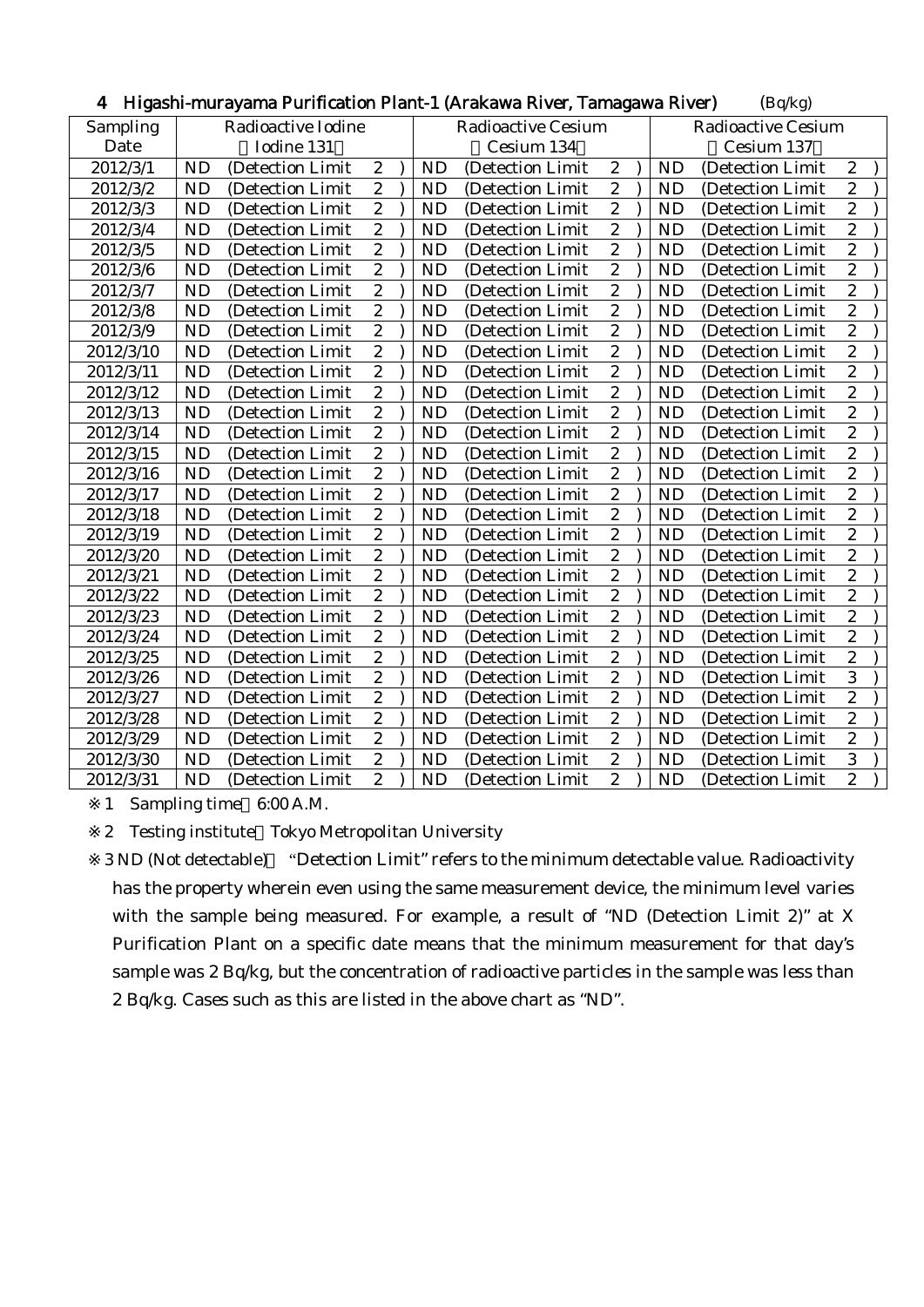| 5<br>Higashi-murayama Purification Plant-2 (Tamagawa River) |           |                    |                  |                           |           |                   |                           |  |           | (Bq/kg)          |                  |  |  |
|-------------------------------------------------------------|-----------|--------------------|------------------|---------------------------|-----------|-------------------|---------------------------|--|-----------|------------------|------------------|--|--|
| Sampling                                                    |           | Radioactive Iodine |                  | <b>Radioactive Cesium</b> |           |                   | <b>Radioactive Cesium</b> |  |           |                  |                  |  |  |
| Date                                                        |           | Iodine 131         |                  |                           |           | Cesium 134        |                           |  |           | Cesium 137       |                  |  |  |
| 2012/3/1                                                    | <b>ND</b> | (Detection Limit   | $\boldsymbol{2}$ |                           | <b>ND</b> | (Detection Limit  | $\boldsymbol{2}$          |  | <b>ND</b> | (Detection Limit | $\boldsymbol{2}$ |  |  |
| 2012/3/2                                                    | <b>ND</b> | (Detection Limit   | $\overline{c}$   |                           | <b>ND</b> | (Detection Limit) | $\overline{c}$            |  | <b>ND</b> | (Detection Limit | $\overline{2}$   |  |  |
| 2012/3/3                                                    | <b>ND</b> | (Detection Limit   | $\boldsymbol{2}$ |                           | <b>ND</b> | (Detection Limit  | $\overline{c}$            |  | <b>ND</b> | (Detection Limit | $\overline{c}$   |  |  |
| 2012/3/4                                                    | <b>ND</b> | (Detection Limit   | $\boldsymbol{2}$ |                           | <b>ND</b> | (Detection Limit  | $\boldsymbol{2}$          |  | <b>ND</b> | (Detection Limit | $\overline{c}$   |  |  |
| 2012/3/5                                                    | <b>ND</b> | (Detection Limit   | $\overline{2}$   |                           | <b>ND</b> | (Detection Limit  | $\overline{c}$            |  | <b>ND</b> | (Detection Limit | $\overline{c}$   |  |  |
| 2012/3/6                                                    | <b>ND</b> | (Detection Limit   | $\overline{2}$   |                           | <b>ND</b> | (Detection Limit  | $\overline{2}$            |  | <b>ND</b> | (Detection Limit | $\overline{3}$   |  |  |
| 2012/3/7                                                    | <b>ND</b> | (Detection Limit)  | $\boldsymbol{2}$ |                           | <b>ND</b> | (Detection Limit) | $\boldsymbol{2}$          |  | <b>ND</b> | (Detection Limit | $\boldsymbol{2}$ |  |  |
| 2012/3/8                                                    | <b>ND</b> | (Detection Limit   | $\overline{2}$   |                           | <b>ND</b> | (Detection Limit  | $\overline{c}$            |  | <b>ND</b> | (Detection Limit | $\overline{c}$   |  |  |
| 2012/3/9                                                    | <b>ND</b> | (Detection Limit   | $\boldsymbol{2}$ |                           | <b>ND</b> | (Detection Limit  | $\boldsymbol{2}$          |  | <b>ND</b> | (Detection Limit | $\overline{c}$   |  |  |
| 2012/3/10                                                   | <b>ND</b> | (Detection Limit   | $\boldsymbol{2}$ |                           | <b>ND</b> | (Detection Limit  | $\boldsymbol{2}$          |  | <b>ND</b> | (Detection Limit | $\overline{c}$   |  |  |
| 2012/3/11                                                   | <b>ND</b> | (Detection Limit)  | $\overline{c}$   |                           | <b>ND</b> | (Detection Limit  | $\overline{c}$            |  | <b>ND</b> | (Detection Limit | $\overline{c}$   |  |  |
| 2012/3/12                                                   | <b>ND</b> | (Detection Limit   | $\overline{2}$   |                           | <b>ND</b> | (Detection Limit) | $\overline{c}$            |  | <b>ND</b> | (Detection Limit | $\overline{c}$   |  |  |
| 2012/3/13                                                   | <b>ND</b> | (Detection Limit   | $\overline{2}$   |                           | <b>ND</b> | (Detection Limit  | $\overline{c}$            |  | <b>ND</b> | (Detection Limit | $\overline{c}$   |  |  |
| 2012/3/14                                                   | <b>ND</b> | (Detection Limit   | $\overline{c}$   |                           | <b>ND</b> | (Detection Limit  | $\overline{c}$            |  | <b>ND</b> | (Detection Limit | $\overline{c}$   |  |  |
| 2012/3/15                                                   | <b>ND</b> | (Detection Limit   | $\sqrt{2}$       |                           | <b>ND</b> | (Detection Limit) | $\boldsymbol{2}$          |  | <b>ND</b> | (Detection Limit | $\boldsymbol{2}$ |  |  |
| 2012/3/16                                                   | <b>ND</b> | (Detection Limit   | $\boldsymbol{2}$ |                           | <b>ND</b> | (Detection Limit  | $\overline{c}$            |  | <b>ND</b> | (Detection Limit | 3                |  |  |
| 2012/3/17                                                   | <b>ND</b> | (Detection Limit   | $\overline{2}$   |                           | <b>ND</b> | (Detection Limit  | $\overline{c}$            |  | <b>ND</b> | (Detection Limit | $\overline{c}$   |  |  |
| 2012/3/18                                                   | <b>ND</b> | (Detection Limit)  | $\overline{c}$   |                           | <b>ND</b> | (Detection Limit  | $\boldsymbol{2}$          |  | <b>ND</b> | (Detection Limit | $\overline{c}$   |  |  |
| 2012/3/19                                                   | <b>ND</b> | (Detection Limit   | $\overline{c}$   |                           | <b>ND</b> | (Detection Limit  | $\boldsymbol{2}$          |  | <b>ND</b> | (Detection Limit | $\overline{c}$   |  |  |
| 2012/3/20                                                   | <b>ND</b> | (Detection Limit   | $\boldsymbol{2}$ |                           | <b>ND</b> | (Detection Limit  | $\overline{c}$            |  | <b>ND</b> | (Detection Limit | $\overline{c}$   |  |  |
| 2012/3/21                                                   | <b>ND</b> | (Detection Limit   | $\boldsymbol{2}$ |                           | <b>ND</b> | (Detection Limit  | $\boldsymbol{2}$          |  | <b>ND</b> | (Detection Limit | $\overline{c}$   |  |  |
| 2012/3/22                                                   | <b>ND</b> | (Detection Limit   | $\overline{c}$   |                           | <b>ND</b> | (Detection Limit  | $\overline{c}$            |  | <b>ND</b> | (Detection Limit | $\overline{c}$   |  |  |
| 2012/3/23                                                   | <b>ND</b> | (Detection Limit   | $\overline{c}$   |                           | <b>ND</b> | (Detection Limit  | $\overline{\mathbf{c}}$   |  | <b>ND</b> | (Detection Limit | 3                |  |  |
| 2012/3/24                                                   | <b>ND</b> | (Detection Limit)  | $\overline{c}$   |                           | <b>ND</b> | (Detection Limit  | $\boldsymbol{2}$          |  | <b>ND</b> | (Detection Limit | $\overline{c}$   |  |  |
| 2012/3/25                                                   | <b>ND</b> | (Detection Limit   | $\overline{c}$   |                           | <b>ND</b> | (Detection Limit  | $\boldsymbol{2}$          |  | <b>ND</b> | (Detection Limit | $\overline{c}$   |  |  |
| 2012/3/26                                                   | <b>ND</b> | (Detection Limit   | $\sqrt{2}$       |                           | <b>ND</b> | (Detection Limit  | $\boldsymbol{2}$          |  | <b>ND</b> | (Detection Limit | $\overline{c}$   |  |  |
| 2012/3/27                                                   | <b>ND</b> | (Detection Limit   | $\boldsymbol{2}$ |                           | <b>ND</b> | (Detection Limit  | $\overline{c}$            |  | <b>ND</b> | (Detection Limit | $\overline{c}$   |  |  |
| 2012/3/28                                                   | <b>ND</b> | (Detection Limit   | $\overline{c}$   |                           | <b>ND</b> | (Detection Limit  | $\overline{c}$            |  | <b>ND</b> | (Detection Limit | $\overline{c}$   |  |  |
| 2012/3/29                                                   | <b>ND</b> | (Detection Limit   | $\overline{c}$   |                           | <b>ND</b> | (Detection Limit  | $\overline{\mathbf{c}}$   |  | <b>ND</b> | (Detection Limit | 3                |  |  |
| 2012/3/30                                                   | <b>ND</b> | (Detection Limit   | $\overline{2}$   |                           | <b>ND</b> | (Detection Limit  | $\boldsymbol{2}$          |  | <b>ND</b> | (Detection Limit | $\overline{c}$   |  |  |
| 2012/3/31                                                   | <b>ND</b> | (Detection Limit)  | $\overline{2}$   |                           | <b>ND</b> | (Detection Limit  | $\overline{c}$            |  | <b>ND</b> | (Detection Limit | $\overline{2}$   |  |  |

1 Sampling time 6:00 A.M.

2 Testing institute Tokyo Metropolitan University